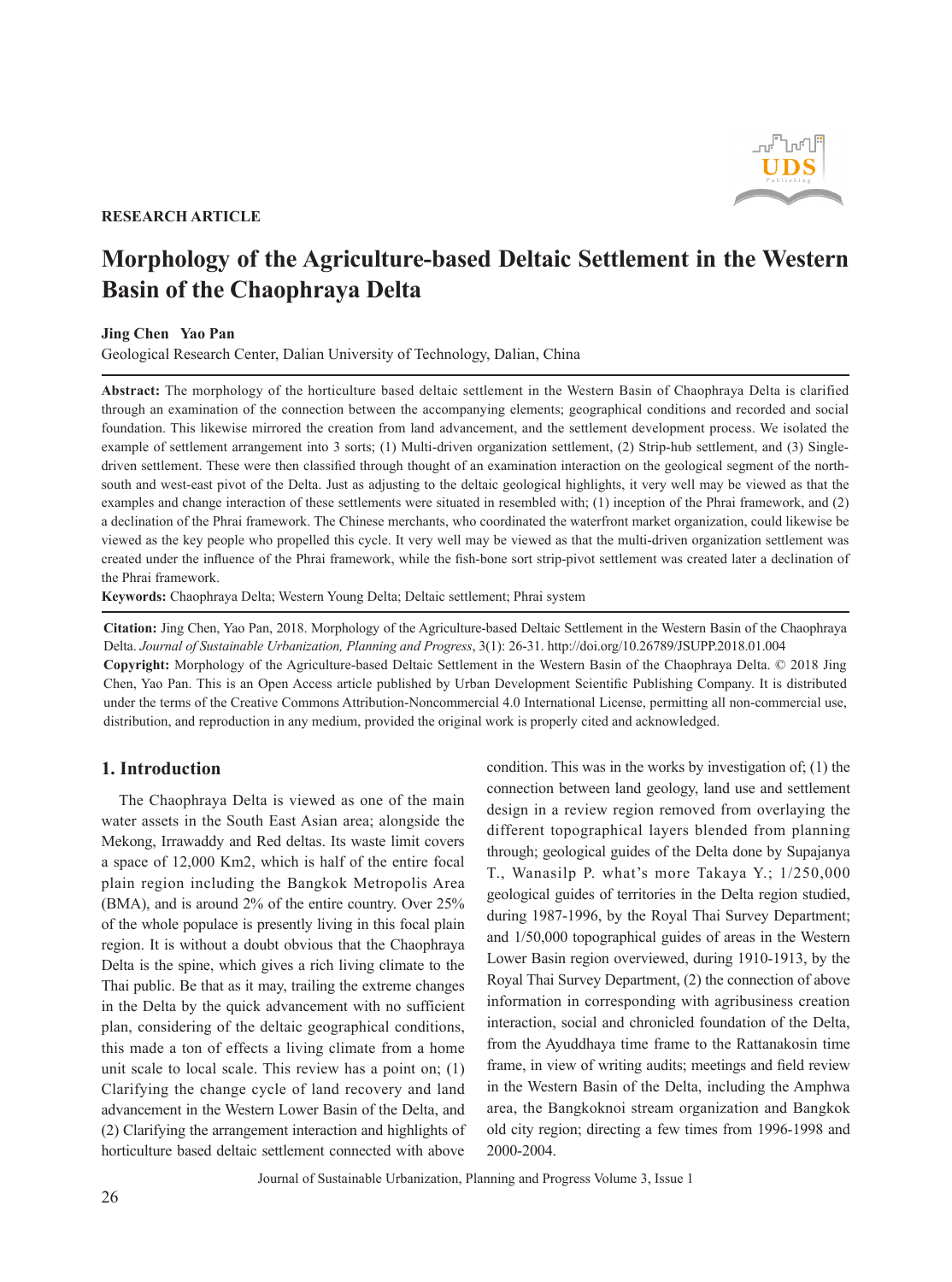## **2. Background**

## **2.1 Topographical Features**

The Delta had been gradually transformed, at least two times since the last ice age and since 2-3 thousand years ago, from a seabed area of Gulf of Thailand to a lowland swamp area with the height 1-3 meters from over sea level. For this reason, this Delta could be separated in to two parts of the Old Delta and the Young Delta. While the Old Delta is a plain drainage area of water from the northern mountainous region and has 5-30 meters high over sea level, the Young Delta is a lower wetland area of 1-3 meters high over sea level. \*Contact Author: Mr.Terdsak Tachakitkachorn, Lecturer, Faculty of Architecture, Chulalongkorn University, Thailand Tel: +66-2226-3048 e-mail: terdsak@gmail.com (Received May 10, 2005 ; accepted August 31, 2005) 362 JAABE vol.4 no.2 November 2005 Terdsak Tachakitkachorn. Due to its different topographical conditions, the geographical features of the central part of Thailand can be divided into four parts as follows: (a) Mountainous and jungle area, (b) Plain area, (c) Lowland area and (d) Coastline area. The Delta, which is formed by four main basins; the Maeglong, Tahchin, Chaophraya and Bangpalong basins, is mostly occupied by (b), (c) and (d) areas. While the (c) area in the western part of the Chaophraya Delta, including the Maeglong and Tahchin basins, is densely covered by orchards and wetlands respectively, the (c) area in the eastern part is covered by rice fields, as seen in the whole plain area. Moreover, the (d) area in the western part of the Chaophraya Delta was occupied by salt fields or waste lands, with mangrove at their estuaries and branches. Generally, it is well known that the water system in the lowland area of the Delta is influenced greatly by the influence from (1) the fl ow of fresh-water from the upper watershed area and (2) the sea tide from the Southern coastline area. Before land reclamation, the lowland area was a swamp occupied by nipa-palm with a mangrove jungle along the natural levee, and a dunelike terrain in the back marsh area. In the dry season, the land would turn into a vast muddy terrace, but in the rainy season, it would be submerged by overflow from the upper stream and high sea tide, which would last for half a year. At least a thousand years ago, the Deltaic conditions in the lowland area, were not only unsuitable for settlement, but also unsatisfactory for agriculture. However, following land reclamation and development for agriculture-based settlement, this wetland area was transformed into a wide area of neighborhoods, consisting of orchards and paddy fi elds through the newly excavated waterway network.

#### **2.2 Historical and Social Background**

The settlement formation process, in parallel with historical and social background, has been classified into 4 periods as follow;

(1) Pre-Rattnakosin Period ( - 1782) From the evidence of the land development for orchards, along the Maeglong and Chaophraya rivers, it is clear that orchardneighborhoods had already formed in the Young Delta since the Ayuddhaya period. With migration of the royal family from Ayuddhaya i and enforcement of the "Phrai system ii", these aristocrats would have brought with them the commoners, who would be the main source of labor in reclaiming the marsh jungle area as orchards. Moreover, they would make use of their connection with Ayuddhaya City, and dominate the trading between the Old and the Young Delta iii. After the development of orchard settlements in the centric trading area of the Young Delta, this would also create a connection between other former settlements in the coastline area, including the neighborhoods in the mangrove and marsh areas, and along the estuary of small creeks along the coastline. JAABE vol.4 no.2 November 2005 Terdsak Tachakitkachorn 363

(2) Rattanakosin early Period (1782-1851) After the establishment of the Rattanakosin dynasty at the Bangkok Neighborhood along the Chaophraya River by King Rama the first, the connection between the Bangkok and Amphwa Neighborhoods became more intimate iv. At the same time as the Rattanakosin City became the center of the Kingdom of Siam, the Amphwa Neighborhood was also promoted to the neighborhood of new established royal family, and became a significant center of the Western Basin. The key persons, who motivated the connection between these two neighborhoods and the development of these centric neighborhoods into the town neighborhoods, were overseas Chinese v. These people also contributed much in the development of the waterfront markets and the product distribution network in the Western Basin. We could also identify some settlements in the coastline area that had backgrounds related to these overseas Chinese vi.

(3) Rattanakosin middle Period (1851-1961) After declination of the "Phrai system" during the reign of King Rama the fourth and the fifth era, commoners were freed from their masters. This happened at the same time that the Kingdom of Siam was forced to dissolve the former economy dominated by the Royal family, after the Bowring Treaty vii. This led to the great dissolution of centric-community based on the masters under the "Phrai system". Thus, there would be some commoners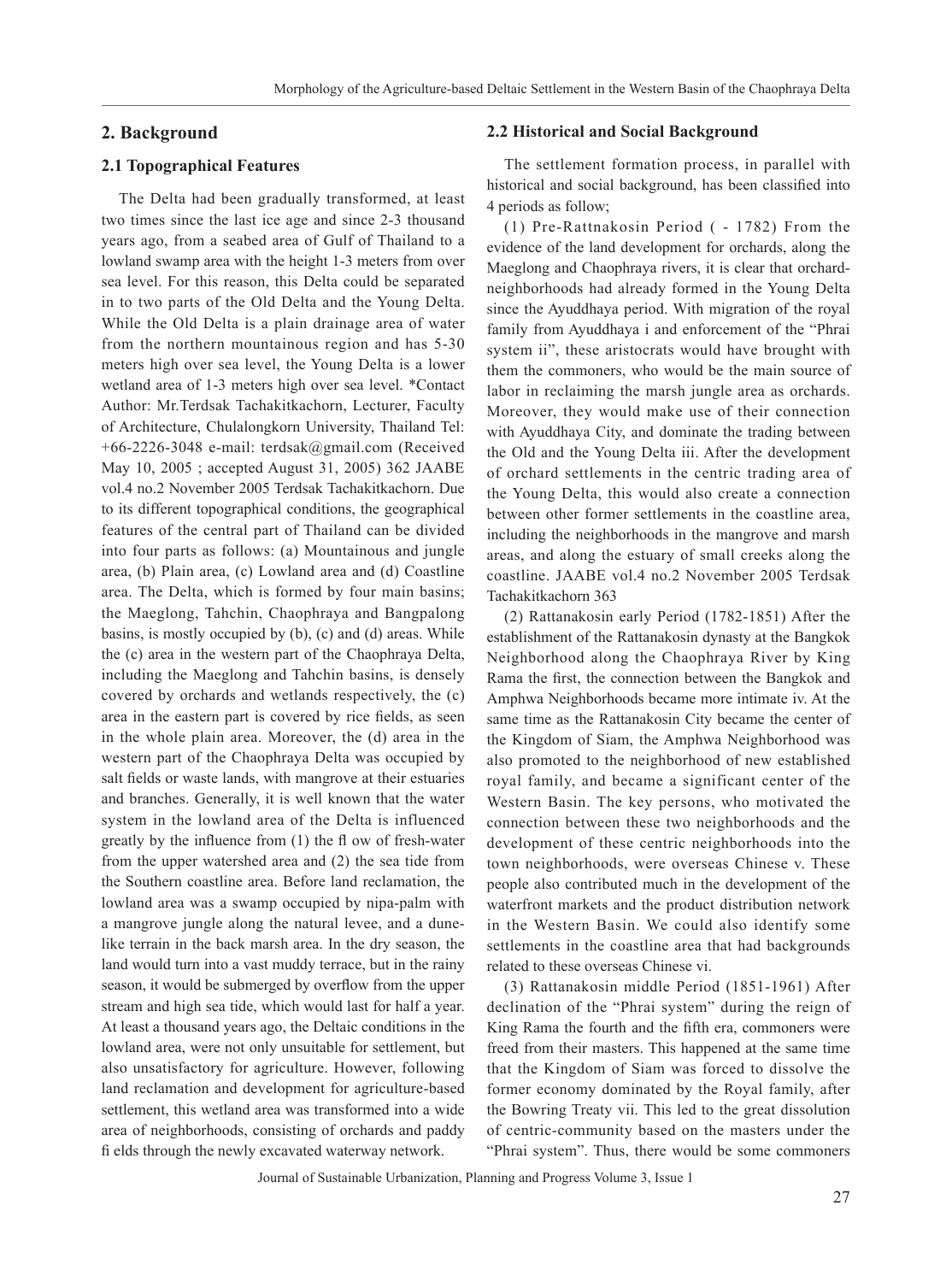who left their conventional masters and migrated to an undeveloped area of the Young Delta. This could also be considered the great distribution of man-labor to the whole of the Young Delta. These people participated in the land development project, including the excavation of irrigation waterways connecting the basins.

## **3. Settlement Formation Process**

## **3.1 Criteria**

There are two processes to be considered, correlatively, for an explanation of the settlement formation in the Delta: (1) process under west-east sectional axis of the Delta, and (2) process under northsouth sectional axis of the Delta.

#### (1) West-East axis

Considered in parallel with the deltaic geographical features, we could divide the subject land into 2 parts as, (1) Natural levee or land along the main waterway of each basin, and (2) Back marsh or land behind or in-between Basins or those main waterways. This could be described in correlation with the ease of water circulation. The first one or natural levee area, with its higher and stable foundation, would have more ability in terms of water circulation than the second one, or the back marsh area.

(2) North-South axis

Considering in parallel with the geographical features of the river from the Old delta to the Young Delta, we could divide the subject land into 3 parts as; (A) Upper area (of the Lower Young Delta) or plain (1) Zone-A: Considered from its topographical conditions, the entire Zone-A was different from Zone-B and Zone-C, with its more inclined slope and ability in water drainage. Thus, both Zone-A.1 and Zone-A.2 were more suitable for rice fields without any raised-bed system. In Zone-A.1 with its stable natural levee, people could plant the home-orchards without use of the raised-bed system. However, after the excavation of Khlong Damnernsaduak, the lower part of Zone-A.2 was developed into modern raised-bed areas for whole year cultivation of orchards and vegetable fields, by Chinese people and free commoners. area, (B) Central area (of the Lower Young Delta) or lowland area, and (C) Lower area or coastline area.

This could be described from the water mechanism system. The Upper area (A), which has a steeper slope than the others, would receive more influence from fresh water, while the Lower area (C) would receive more influence from seawater. And as the middle part of the whole Lower Young Delta, the Central area (B) would receive influence from both waters. We could classify the land features of the Western Basin into 6 zones as; (A.1)

Plain area + Natural levee, (A.2) Plain area + Back marsh, (B.1) Lowland area + Natural levee, (B.2) Lowland area + Back marsh, (C.1) Coastline area + Natural levee, and  $(C.2)$  Coastline area + Back marsh. And, we could describe the details, zone by zone, as follows; 364 JAABE vol.4 no.2 November 2005 Terdsak Tachakitkachorn (2) Zone-B: There is no exact evidence regarding the original land feature of this zone. However, considering the geographical features in the Tahchin Basin, Zone-B.1 in both the Maeglong and Chaophraya rivers, would be occupied mostly by Nipa-palm jungle. After introduction of the traditional raised-bed orchard system into the Delta, at least five hundred years ago, the most obvious land development for orchard settlement would be conducted in the Maeglong and Chaophraya lower basins, and this would be started from Zone-B.1. On the other hand, Zone-B.2 between both the Maeglong-Tahchin and Tahchin-Chaophraya rivers would be occupied by weed fields and a scattering of rugged muddy-mold terrain. After expansion of the supplementary waterway network from Khlong Damnernsaduak, Zone-B.2 would have been turned into a mix of rice fields and traditional raised-bed orchard areas. This was gradually turned into the modern raisedbed orchards and vegetable fields. (3) Zone-C viii: In Zone-C.1 of the Chaophraya and Tahchin Basins, we could see that those areas along coastline and estuary were occupied by mangrove jungle, with Nipa-palm jungle in the deeper creeks. This typical landscape would also be seen in the Maeglong River before the development. However, compared to the narrower strip of mangrove jungle in the Tahchin Basin, mangrove jungle in the whole Zone-C of the Chaophraya and Meglong Basins was spread in broader bands. We could not see the same kind of broadband features of the mangrove jungle in the Zone-C.2 between the Maeglong-Tahchin Rivers, and half of the Zone-C.2 between the Tahchin-Chaophraya Rivers.

Zone-C.2 between the Maeglong-Tahchin Rivers was occupied by vast vacant muddy terrain mixed with a scattering of mangrove terraces, while half of Zone-C.2 between the Tahchin- Chaophraya Rivers was occupied by vacant muddy terrain with mangrove strips along the inner-area creeks. Khlong Sunakhorn and Khlong Darn, shortcut waterways excavated during the Ayuddhaya period, could be considered as the separating line of Zone-C and Zone-B between the Maeglong-Tahchin Rivers and the Tahchin-Chaphraya Rivers respectively. With this specific topographical feature, it is clear that most of the settlements in Zone-C could not be developed into agricultural land, but were primarily based on fishery, shell farms, salt fields, and mangroves.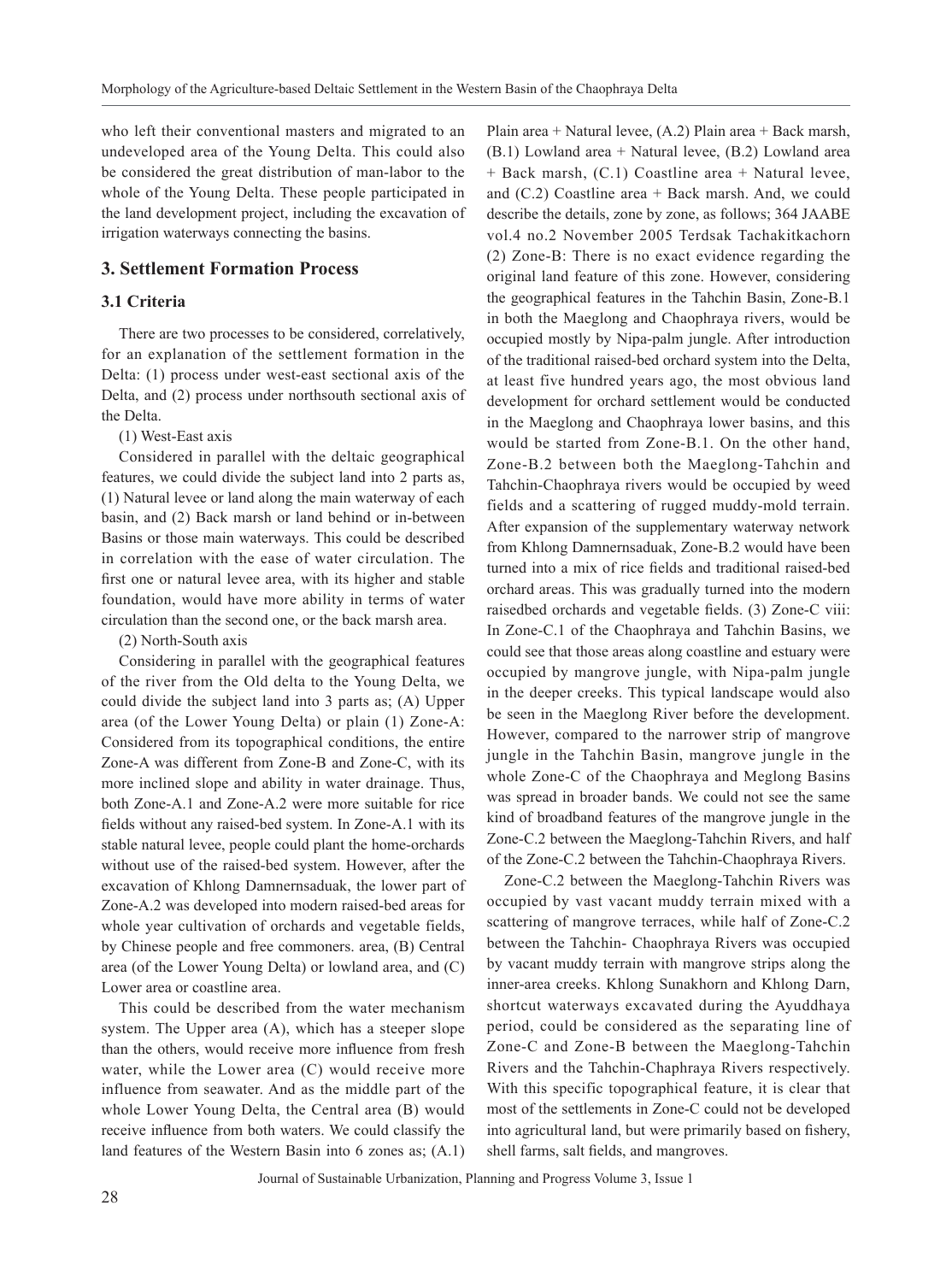#### **3.2 Pattern of Settlement Formation**

From the above explanation of the settlement formation process based on both social and topographical background, we could explain the pattern of the settlement formation in the Western Basin of the Delta as follows;

(1) Multi-centric network Settlement: Orchard areas of the Amphwa and Bangkok Neighborhoods occupied most of the area in Zone-B.1, and expanded into Zone-B.2. We could identify the distribution of settlements formed closely together in the whole waterway network of orchard neighborhoods. From their historical background, the settlements in this area were developed mainly by the commoners of aristocrats from Ayuddhaya City. With a demand for fruit products for Ayuddhaya City, as the main motivating factor, this mangrove jungle area would have been developed by the commoners. JAABE vol.4 no.2 November 2005 Terdsak Tachakitkachorn 365, from the distribution pattern of the temples, the land development for orchard settlement was conducted based on each centric point along the waterways, one by one, separately. After completion of the waterway network through expansion of the orchard areas, these centric points of each settlement were connected and formed the big grouping of the multi-centric network of orchard neighborhoods. The main centric point of each settlement in this whole orchard neighborhood was eventually developed into the waterfront market or town.

(2) Strip-axis Settlement: (Single-linear type, Fishbone type) This Strip-axis settlement could be mostly seen along the short-cut waterways, including the short-cut waterway between basins or as a dividing line of each Zone, and the short-cut waterways into back marsh areas in Zone-B.2. Unlike the multi-centric network settlement, which formed a network pattern with highdensity expansion to the back marsh area; this stripaxis settlement formed the dwelling units and temples along the main waterway, without expansion into its back marsh area. The settlement formation would start in an obvious linear direction, with a single-axis, and would then gradually split its branches into the back marsh area. Thus, it would be developed into the pattern of fi sh-bone type settlement, as seen in the Khlong Damnernsaduak and Khlong Paseecharern. These newly excavated irrigation waterways functioned as a backbone axis for the dwelling-units, which lay along them closely together, with considerable branch waterways separated at regular intervals. Despite the expansion of land development to the back marsh area by these latter branch waterways, most of the dwelling units were still gathered along the main waterway. Thus, dwelling units in the newly developed orchards in the back marsh area had comparatively low density. It was different from the orchard settlement in the Amphwa and Bangkok Neighborhoods that this network settlement was formed as an extension of the linear features, not the unification of network by various centric settlements. It can be seen from its social background that this kind of land development was conducted individually by independent families, unlike the settlements in the Amphwa and Bangkok Neighborhoods, which developed under the supervision of masters with their intensive man-labors. On the other hand, we could see the single-linear type settlement in case of settlements along Khlong Sunakhorn and Khlong Daarn. These two Khlong were the dividing line between Zone-B and Zone-C. They were comparatively much older than the upper Khlong Damnernsaduak and Khlong Paseecharern. Unlike the fi sh366 JAABE vol.4 no.2 November 2005 Terdsak Tachakitkachorn JAABE vol.4 no.2 November 2005 Terdsak Tachakitkachorn 367 bone type settlement, there were fewer branch waterways in these two main waterways. The settlements along these main waterways were isolated from each other, with their independent temples at the center. This can be explained by the severe topographical conditions of the coastline area and that few people could form their settlement in an area without enough fresh water. In addition, these settlements were not in the area of agricultural production, but in the area of mangrove and salt production.

(3) Single-centric Settlement: Strip-shape, Egg-shape, Pin-shape This Single-centric settlement could be mostly seen in the mangrove area or back marsh area in Zone-C. They made a living not by agricultural production, but from fishing, shell farming, charcoal production, or salt production. The fishing settlements could be separated into two types as; (1) fishing settlement located at the estuary of a river, and (2) fishing settlement located at the estuary of small waterways or creeks along the coastline. The first one had their settlement features in a big connecting Stripshape. But, it was different from the Strip-axis settlement in that the dwellingunits were comparatively more compact, with their spatial structure formed in a vertical line rather than in a horizontal direction to the waterway. At the same time, it was different from the multi-centric settlement in that it had few temples as the settlement center. The second one was a small group of dwellings that were isolated and both distant and independent from each other. They were settled at the mouth of waterways, which were channeled to salt fields in the back marsh area. Thus, with the settlement as a head and waterway as a tail, we call this a Pin-shape settlement. The last one was the singlecentric settlement in the big group pattern. This kind of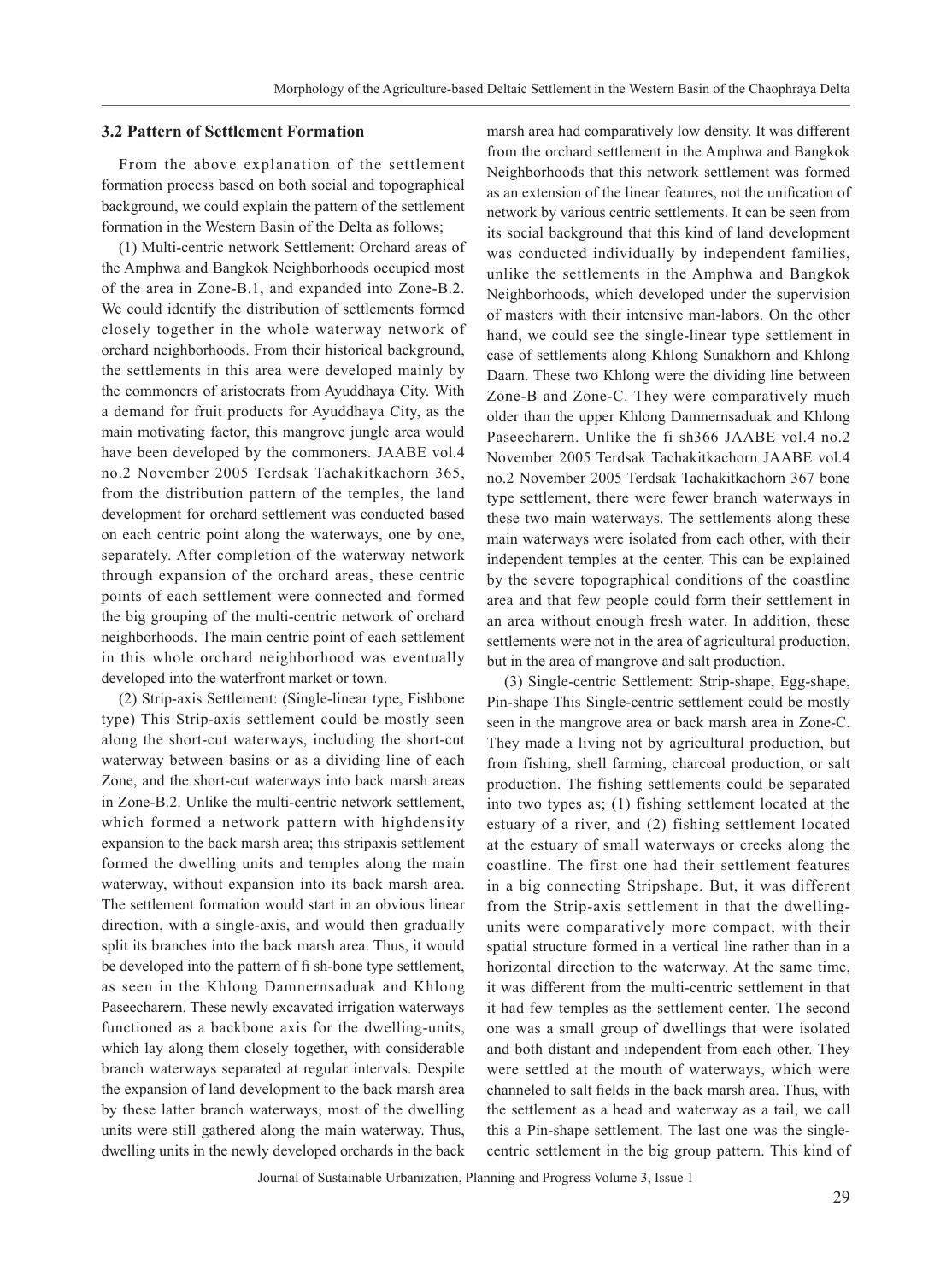settlement would have been the old settlement, the same as those of the old orchard neighborhoods, including the Yeesarn and Sakhla Neighborhoods. At the beginning, these would have been fishing settlements. However, the first one was later developed into a charcoal-producing neighborhood, while the second one was developed into a salt producing neighborhood. Compared to the other single-centric settlements in Zone-C, these were formed into comparatively bigger grouping patterns. Moreover, they were located at the center of the mangrove territory for charcoal production, and the territory of the saltfields for salt production. Thus, we call this grouping of dwelling-units in the middle of the production area, the Egg-shape settlement.

## **4. Conclusions**

We classified the pattern of settlements in the Western Young Delta into three types as follows: (1) Multicentric network Settlement: This type of settlement was developed from a mangrove and marsh area into an orchard area by the aristocrats with their man-labor from Ayuddhaya. Each group of settlements developed a temple as its own center. Finally, these groups were connected to each other by waterways and formed a comparatively high density of orchard neighborhoods. In addition, based on the influence of the aristocrats and Chinese traders, this was developed to the center of product and distribution. (2) Strip-axis Settlement (Single-linear type, Fish-bone type): This type of settlement was developed as a new orchard neighborhood, in parallel with the migration of free commoners from other surrounding areas, after declination of the Phrai system. In the same way as the multi-centric network settlement, this was also developed into the new center of product distribution. (3) Single-centric Settlement (Strip-shape, Egg-shape, Pinshape): This type of settlement was developed before or in the same period as those multi-centric network orchard settlements. Early settlements in the mangrove or salt-field production areas had their specific character as separated individual settlements. We summarized the transformation process of agriculture-based deltaic settlements in the Western Basin of the Chaophraya Delta as follows: 1) Land development for the first agriculturebased deltaic settlement along the main river, during the enforcement of the Sakdina system: The natural levees of the main rivers and waterways can be considered the most suitable areas for the first period development. This area would have been selected due to its location advantage in that it provided a freshwater supply in-land and a seaaccessible coastline. There were already some settlements formed in this undeveloped area, however, they were

not agriculturebased settlements, but mainly fishing settlements. After land development, which initiated the raised-bed orchard system and rice fields in the central area of the Young Delta, agriculture-based settlements were formed along the main rivers, with the later excavating irrigation waterways. Settlement development was carried out using the intensive man-labor of the commoners. Accordingly, this could be developed into a multi-centric network settlement, and with the influence of the aristocrats and overseas Chinese, was developed into a center for product distribution in the Western Young Delta. 2) Land development of undeveloped area for the later agriculture-based deltaic settlement, after declination of the Sakdina system: Together with the increasing demand for agricultural products, there was a need to develop more agriculture land. This was solved by the great migration of humanlabor for the reclamation of undeveloped back marsh areas in the Young Delta, during declination of the Phrai system. The development projects were carried out by the excavation of irrigation waterways between each Basin, including Khlong Damnernsaduak and Khlong Paseecharern. Different from the first developed agriculture-based deltaic settlements, the latter ones along these new irrigation waterways were formed in a comparatively scattered pattern, due to their individual social structure. 368 JAABE vol.4 no.2 November 2005 Terdsak Tachakitkachorn Among these settlements in the Western Young Delta, the multi-centric network settlement could be considered the one that was developed not only by following the topographical features of the Delta, but also based on a specific social background. It had a great effect on the development of this orchard settlement from an undeveloped area to a center of waterfront markets and product distribution. It is also clear that the emergence of this multi-centric network settlement enhanced the settlement development process in the entire Western Young Delta, through the development of a waterway network for product distribution.

#### **References**

- [1] Jantanee L. (1991) A study of community pattern and land use of the lower Maeglong flood plain (Master thesis). Chulalongkorn University.
- [2] Kasetsart University (2000) Proceeding of the International Conference; The Chao Phraya Delta: Historical Development, Dynamics and Challenges of Thailand's Rice Bowl.
- [3] Ksetisiri C. (2003) Discovering Ayutthaya. Toyota foundation.
- [4] Lertpanichkul S. (2000) YuuYaangPhrai (As commoners). Narnmee Book.